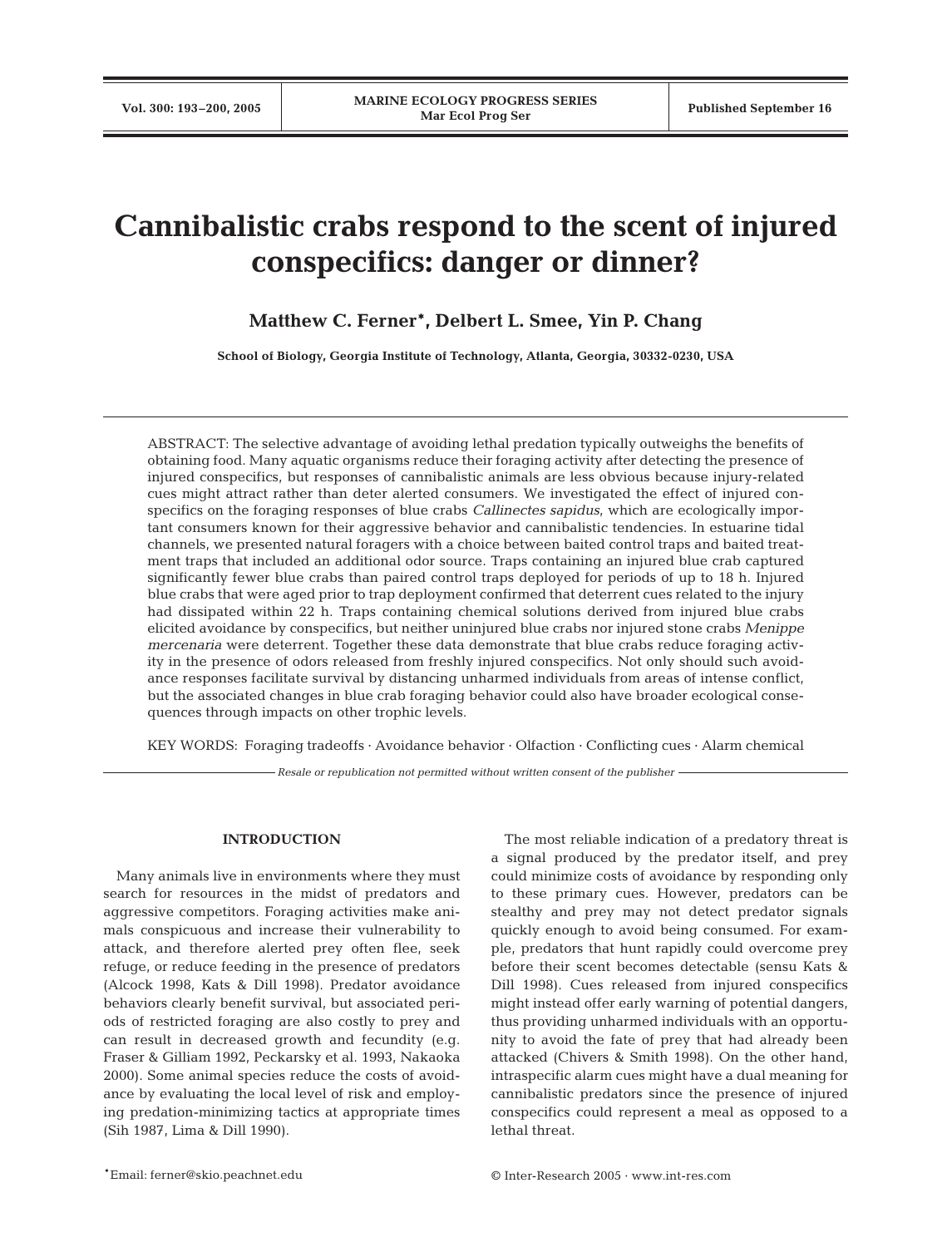Blue crabs *Callinectes sapidus* are excellent model organisms for field studies of the foraging responses of cannibalistic predators. In estuaries bordering the eastern United States, blue crabs are voracious omnivores that exert strong consumer pressure on benthic organisms and can have profound effects on estuarine community structure (Virnstein 1977, Hines et al. 1990, Eggleston et al. 1992, Micheli 1997, Silliman & Bertness 2002). Higher order predators or larger conspecifics appear to regulate blue crab foraging by increasing the risk associated with exposed habitats, thereby encouraging crabs to retreat to more vegetated or sheltered regions of the marsh (Williams et al. 1990, Micheli 1997). Yet even refuge habitats are not completely safe from danger because crowded conditions increase the chance of an aggressive conflict (Mansour & Lipcius 1991, Clark et al. 1999b). Despite the fact that blue crabs are cannibalistic (Laughlin 1982, Smith 1995, Meise & Stehlik 2003) and highly aggressive toward conspecifics (Mansour & Lipcius 1991, Clark et al. 1999a,b), the foraging responses of blue crabs to injured conspecifics have not been examined. A freshly injured crab could signify the presence of a nearby predator or aggressive conspecific, and individuals that detect these cues may respond in a way that lowers the possibility of a deadly encounter. Alternatively, canni-

balistic blue crabs might perceive injured conspecifics as a source of food rather than an indication of danger.

We conducted field experiments to determine whether or not foraging blue crabs respond to the scent of injured conspecifics. Following the movements of multiple animals is a formidable task within turbid and spatially complex estuaries, particularly over short time periods or in relation to discrete objects or odor sources. Ultrasonic telemetry has been useful for studies of blue crab foraging behavior (Wolcott & Hines 1989, Clark et al. 1999a,b), although transmitters can be applied only to a limited number of animals that have been previously handled and released. In an estuary in coastal Georgia, we deployed baited traps to investigate the attraction of blue crabs to various odor sources without the use of tethers, cages, or mark– recapture techniques. Results from our experiments showed that blue crabs respond to chemicals released from freshly injured conspecifics in ways that could have important local impacts on other estuarine species.

## **MATERIALS AND METHODS**

**Study sites.** Experiments were conducted from June through October 2002 in 3 estuarine tidal channels extending inland from the Wilmington River near Savannah, Georgia (Fig. 1). Preliminary surveys established that each channel was inhabited by blue crabs and accessible by boat over a range of tidal heights. Bathymetric features were estimated using a vesselmounted acoustic depth sounder, revealing that sites were similar to one another and representative of other tidal channels in the region. The entire study area was bordered by salt marsh (*Spartina alterniflora*) and by occasional private docks extending to nearby coastal islands.

**Experimental design.** Foraging responses of blue crabs were investigated using traps that consisted of a weighted box  $(61 \times 61 \times 50$  cm) of rubber coated 4 cm wire mesh with an entry hole on each side and 2 escape ports to reduce the capture of juveniles. All traps were baited with a single menhaden fish (*Brevoortia* sp.) after the caudal fin and posterior portion were removed to standardize bait leakiness and mass (250  $\pm$  10 g). Treatment traps included an additional odor source within the central bait compartment to provide multiple cues for foraging crabs. There was



Fig. 1. Map of study sites near Savannah, GA. In each of 3 estuarine tidal channels, trap deployments extended inland from the following locations: Herb River (H) 32° 01.02' N, 81° 02.66' W; Skidaway River (S) 31° 59.25' N, 81° 02.10' W; and Turner Creek (T) 32° 00.91' N, 80° 59.41' W. SkIO: Skidaway Institute of Oceanography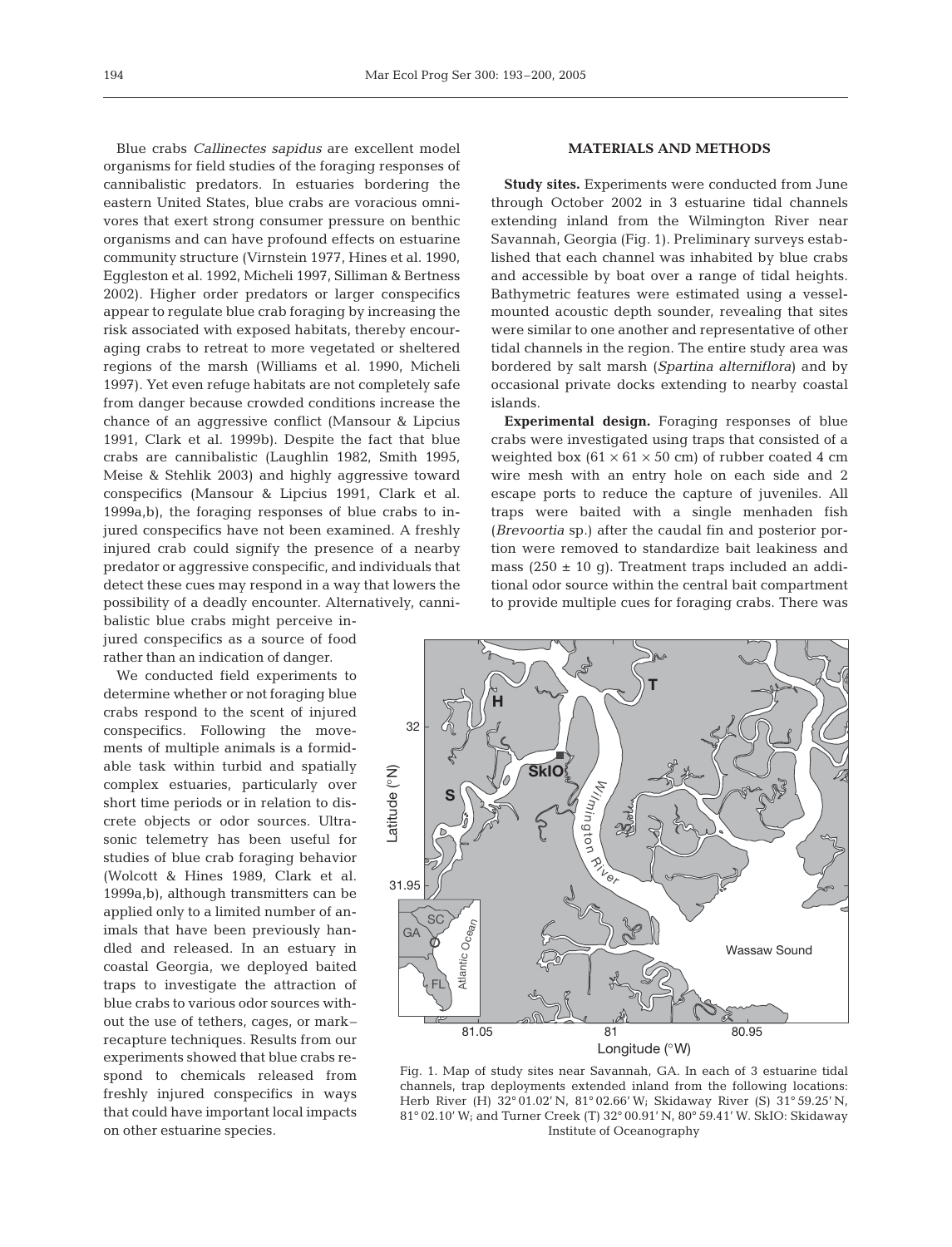a high degree of spatial variability in the natural distribution of blue crabs, in that certain traps attracted up to an order of magnitude more individuals than other traps deployed within the same tidal channel. To account for this variation, traps were deployed as pairs in which a treatment and control trap were placed about 5 m apart in similar water depths (>1 m) and at similar distances from marsh edges. Relative placement of traps (i.e. proximity to channel mouth or smaller tributaries) was randomized within each pair, and adjacent trap pairs were separated by at least 100 m to reduce interference between replicates. The number of blue crabs that entered treatment versus control traps served as a proxy for trap attractiveness. Different odor sources allowed us to evaluate the specificity and persistence of treatment stimuli.

**Testing responses to injured conspecifics.** Our principal treatment consisted of injured blue crabs contained within baited traps. Blue crabs were collected from local habitats and transferred to flow-through tanks where they were maintained under estuarine water and fed an *ad libitum* diet of hard clams *Mercenaria mercenaria* and ribbed mussels *Geukensia demissa*. The carapace of each treatment crab was punctured with a thin metal rod (diameter = 6 mm). This method imparted consistent and severe damage that ensured release of bodily fluids into the surrounding water. Just before each pair of traps was deployed, 1 freshly injured blue crab was positioned vertically within the central bait compartment of a treatment trap, thus preventing foragers from accessing wounded crabs. Most crabs died within 3 h of injury and no treatment crabs survived longer than 8 h. Following trap retrieval, the number of blue crabs captured in each trap was recorded and animals were released near the site of collection.

Initially, experimental trap pairs were left in the field for various periods of time (1.5 to 26 h) to assess the attractiveness of injured crab treatments and controls over a range of deployment periods. Trap deployments ranging from 1.5 to 8 h always occurred between dawn and dusk, but longer deployments extended through the night and into the next day. Trap pairs deployed for similar periods were grouped together to facilitate trap placement and retrieval. The exact timing of these trials was distributed haphazardly to avoid biasing patterns of water flow around the traps. Following the analysis of data from this initial experiment, all subsequent trials were conducted for 1.5 h because sufficient numbers of crabs entered control traps during this period.

**Aging injured crabs.** Previous observations indicated that approximately 24 h are required before the maximum number of blue crabs is retained in baited traps (M. C. Ferner unpubl. data), and thus, long trap deployments could compromise the interpretation of catch data due to crabs moving into and out of traps. We aged injured blue crabs prior to placement in traps to determine if the time elapsed since injury affects foraging responses of blue crabs independent of trap deployment period. Blue crabs were injured as previously described and placed in traps suspended at an intermediate depth within a local estuary. Entry holes on the traps were sealed to retain injured crabs and to prevent predators or scavengers from entering the traps. This process exposed treatment crabs to natural tidal flows that should have dispersed leaking fluids at a rate similar to that in our initial experiment. We began the aging process at 4, 8, 22, and 36 h prior to deploying trap pairs so that all treatments could be randomly interspersed during the same 1.5 h trial period. Trap pairs containing freshly injured crabs (aged 0 h) served as a control for the aging process.

**Characterizing treatment stimuli.** Our final experiment used 3 additional odor sources to test the specificity and chemical nature of cues released from injured crabs. Trap pairs containing these various treatment stimuli were interspersed with pairs containing injured blue crab treatments to confirm that natural foragers were continuing to avoid injured conspecifics. To provide interspecific cues from a sympatric crab species, we tested an alternative treatment trap containing a freshly injured stone crab *Menippe mercenaria*. These crustaceans forage for bivalves and carrion in estuarine waters and often are captured with blue crabs in the same baited traps. Stone crabs were collected from within our study area and transferred to laboratory holding tanks where they were maintained on the same feeding regimen used for blue crabs. Individual stone crabs were selected to be approximately the same size as the blue crabs previously tested and were injured and placed in treatment traps as described above.

We deployed traps containing uninjured blue crabs to establish that the deterrent effects observed in earlier experiments were indeed caused by crab injury and not by visual or mechanical cues. This live crab treatment also controlled for the possible release of stress-related chemicals due to handling and confinement of treatment crabs. Lastly, we verified that natural foragers were responding to dissolved chemical cues by deploying treatment traps that contained chemical solutions derived from injured blue crabs. Odorants were delivered using a 500 ml plastic bottle with a total of twelve holes (diameter = 4.6 mm) arranged in 3 rings of 4 holes encircling the top, middle, and base of the bottle. Each hole was plugged with a 1.5  $\text{cm}^2$  piece of rolled cellulose sponge cloth (thickness = 3.5 mm) to prevent rapid replacement by estuarine water while allowing most of the treatment solution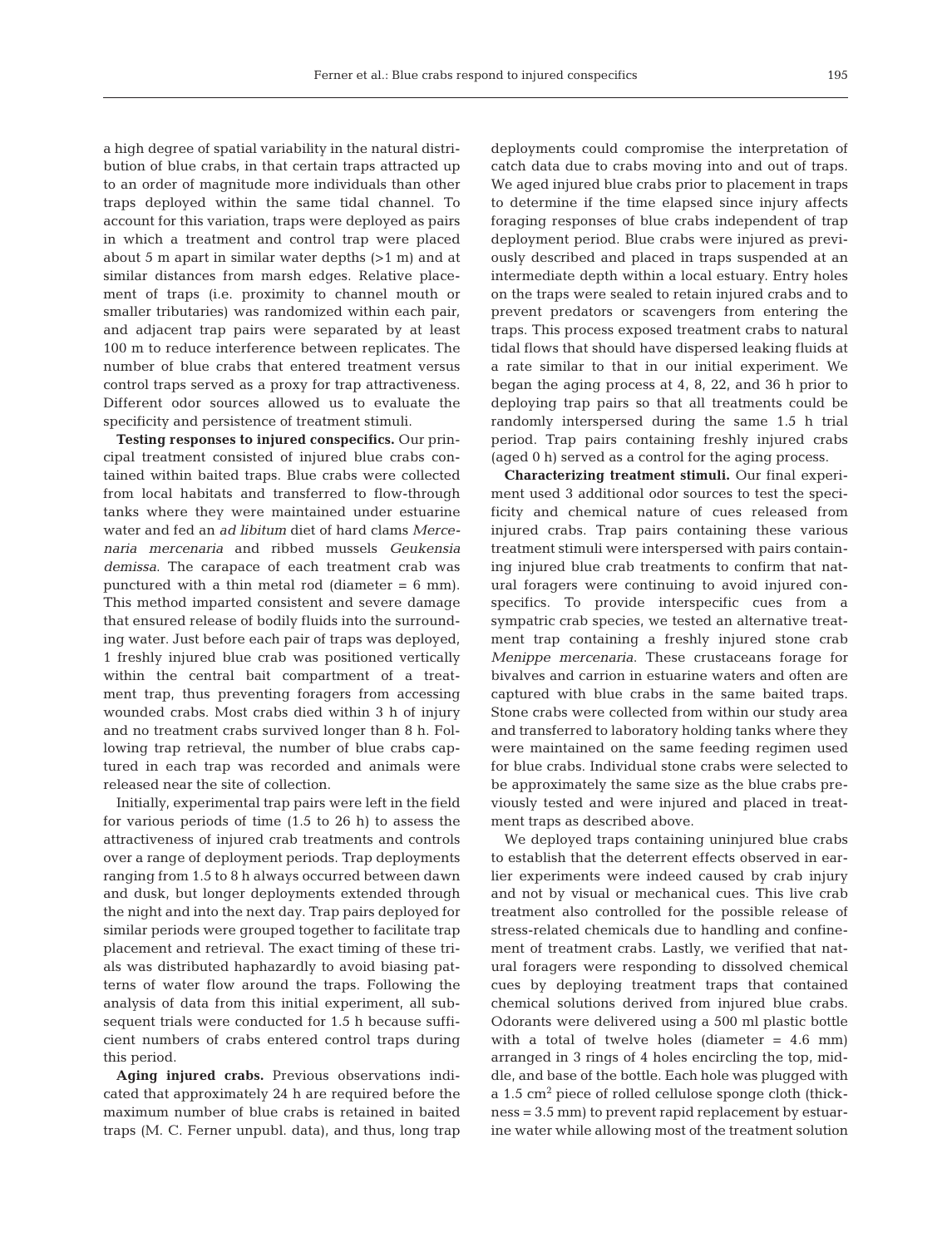to be released within the 1.5 h trial period. Before beginning this experiment, delivery bottles were filled with high salinity water (100‰), placed in the bait compartments of empty traps, and deployed in the Skidaway River (26‰) for 0.75 or 1 h to estimate the rate of advective exchange. Actual treatment solutions were prepared by soaking 1 injured blue crab in 0.6 l of estuarine water for 3.5 h and then filtering this solution through a 425 µm screen. Each batch of treatment solution was prepared from a single injured blue crab to maintain independence among replicates, and 1 clean bottle was filled with solution and placed in each treatment trap immediately prior to deployment.

**Statistical analyses.** We compared the number of blue crabs captured in paired treatment and control traps to test the general hypothesis that alternate odor sources do not affect blue crab foraging responses. For each of the different treatment types, catch data from paired traps were compared using a Wilcoxon signed ranks test. Data from the first experiment were grouped such that trap pairs deployed for similar periods of time were analyzed together. For the second experiment including 5 interspersed treatments, a Kruskal-Wallis test was also used in order to evaluate the effect of aging period on the proportion of crabs entering treatment traps within each pair. Proportional data were arcsine-transformed prior to ranking observations, and Dunn's test was used to make multiple comparisons (Zar 1996). Critical values were adjusted with a Bonferroni correction to maintain an overall experimental error of  $\alpha = 0.05$ .

### **RESULTS**

#### **Decrease in treatment effect over time**

The presence of injured blue crabs in baited treatment traps significantly reduced the capture of foraging conspecifics for up to 18 h (Fig. 2a). Considering only traps deployed for 1.5 to 3 h, the number of blue crabs captured in treatment traps was less than half of the number captured in paired control traps  $(n = 15)$ ,  $p = 0.019$ . Traps containing injured blue crabs continued to be significantly deterrent when sampled 6 to 8 h and 15 to 18 h after deployment ( $n = 25$ ,  $p = 0.035$  and  $n = 29$ ,  $p = 0.001$ , respectively). In contrast, trap pairs deployed for at least 22 h captured comparable numbers of blue crabs in treatment and control traps  $(n =$ 21,  $p = 0.173$ , suggesting that the deterrent effect of injured crabs decreased over time.

A second experiment using injured crabs that had been aged prior to trap deployment showed that the effectiveness of deterrent cues diminished after 22 h and was negligible after 36 h (Fig. 2b). Traps containing freshly injured blue crabs again captured less than half of the number captured in paired control traps  $(n =$ 15,  $p = 0.008$ . Injured crab treatments aged for 4 and 8 h were also deterrent, capturing significantly fewer crabs than in controls ( $n = 15$ ,  $p = 0.004$  and  $n = 14$ ,  $p =$ 0.006, respectively). In contrast, treatment traps with injured blue crabs aged for 22 and 36 h prior to deployment captured similar numbers of individuals as in paired control traps  $(n = 15, p = 0.139$  and  $n = 12, p =$ 



Fig. 2. *Callinectes sapidus*. Mean number of blue crabs (+SE) captured in paired treatment traps (bait + injured blue crab) and control traps (bait only) showing a change in treatment effect over time. (a) Traps deployed for similar periods were tested together and grouped into 4 independent categories. (b) Trap pairs deployed for 1.5 h included 5 interspersed treatments containing injured blue crabs that were aged for periods of 0, 4, 8, 22, or 36 h prior to trap deployment. # and \*\*: significance at  $p < 0.05$  and 0.01, respectively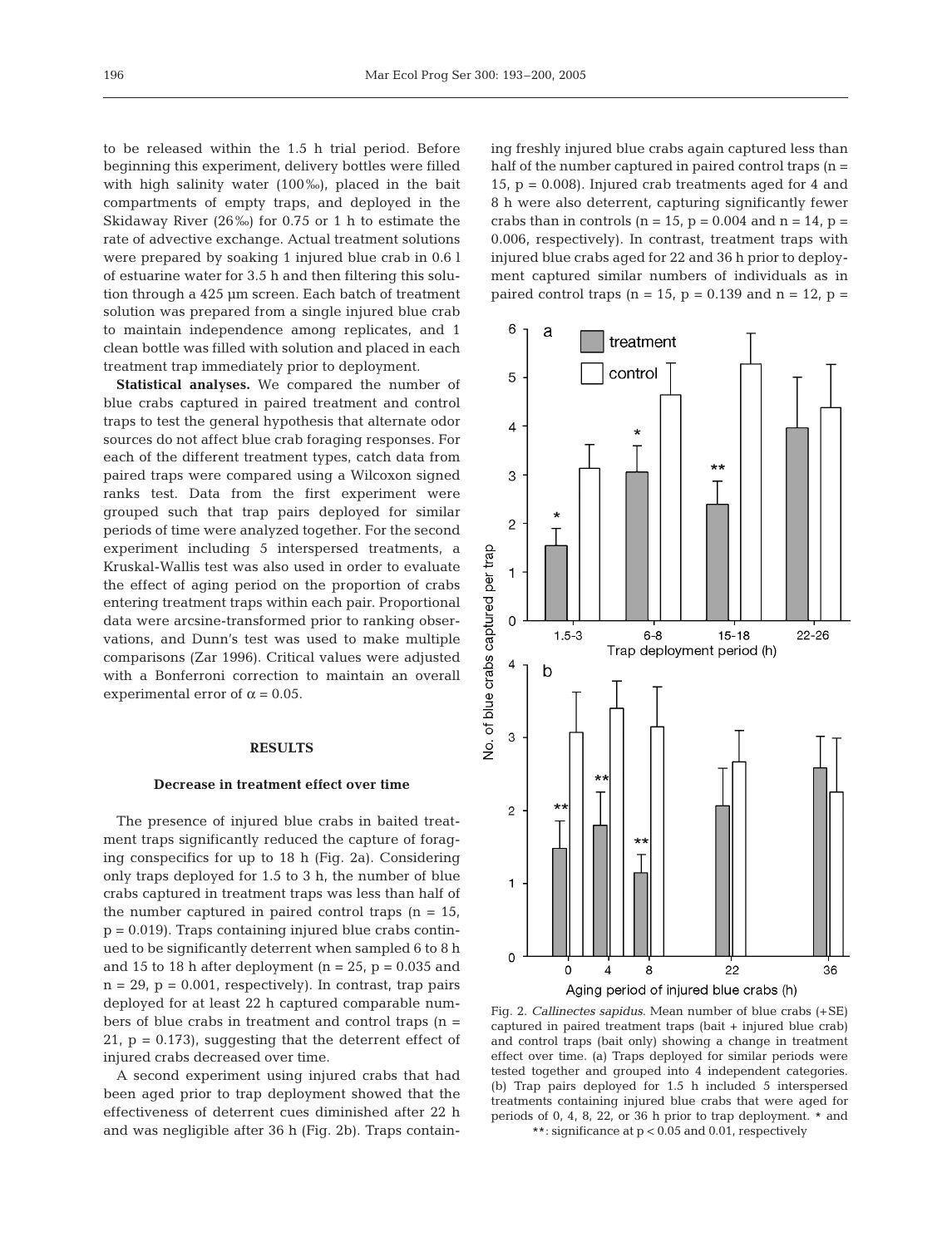0.594, respectively). There was a significant effect of aging period on the proportion of crabs entering treatment traps within each pair (df = 4,  $H = 10.62$ , p = 0.031). Post hoc comparisons revealed that treatments aged for 22 and 36 h were significantly different from the 3 shortest aging periods  $(p < 0.01)$  but not from each other. These data confirm that the deterrent effect of injured blue crabs lessened over time.

#### **Specificity of alarm chemicals**

Results from trap pairs containing either live blue crabs or aqueous solutions derived from injured blue crabs verified that dissolved alarm chemicals were responsible for the observed deterrent effect (Fig. 3a,b). The presence of live (uninjured) crabs did not affect the number of individuals captured in treatment versus control traps (Fig. 3a;  $n = 10$ ,  $p = 0.541$ ), implying that the deterrent signal was unique to injured crabs and that neither visual nor mechanical cues associated with treatment crabs acted to deter conspecifics. Alarm



Fig. 3. *Callinectes sapidus*. Mean number of blue crabs (+SE) captured in paired treatment and control traps deployed for 1.5 h. Control traps containing only bait were paired with treatment traps containing bait plus 1 of 4 additional odor sources: (a) live (uninjured) blue crab, (b) aqueous solution derived from an injured blue crab, (c) injured blue crab, or (d) injured stone crab. Asterisk indicates significance at p < 0.05

odors released in the absence of other potentially aversive stimuli resulted in significantly fewer blue crabs entering treatment versus control traps (Fig. 3b;  $n = 14$ ,  $p = 0.013$ , further confirming the importance of chemical cues for blue crab avoidance behavior. Preliminary measurements revealed that an average of 65 to 71% of the test solution was released from each delivery bottle during a standard 1.5 h trial period. This sufficient but not excessive rate of fluid exchange (mean ± SD;  $0.23 \pm 0.04 \, 1 \, \text{h}^{-1}$ ) ensured that chemicals derived from injured crabs were dispersed throughout the trial period. Although this treatment probably did not mimic the actual release of odors from injured crabs, it did indicate that chemical cues alone were mediating the avoidance behavior of blue crabs.

We tested the specificity of alarm chemicals by assessing the responses of foraging blue crabs to injured stone crabs. Trap pairs containing injured blue crabs reconfirmed the avoidance behavior previously observed (Fig.  $3c$ ; n = 10, p = 0.025), but substitution of injured stone crabs in treatment traps had no significant effect on the number of blue crabs captured (Fig. 3d;  $n = 14$ ,  $p = 0.295$ ). This lack of deterrence by injured stone crabs suggests that blue crabs respond to alarm chemicals from injured conspecifics and not to a general injury-related cue. Intraspecific responses of stone crabs to this treatment were not evaluated because we did not capture adequate numbers of stone crabs for statistical analysis.

## **DISCUSSION**

#### **Conspecific chemicals reduce foraging by blue crabs**

Trophic interactions that drive the transfer of energy and materials through communities ultimately depend on the foraging and avoidance behaviors of individual organisms. In many cases the dynamic interaction between positive and negative stimuli should dictate foraging behavior, and in particular, injury-released alarm chemicals are known to inhibit feeding in a variety of aquatic taxa (e.g. Chivers & Smith 1998, Tomba et al. 2001). These efforts have contributed greatly to our understanding of prey behavior and foraging tradeoffs, yet more field studies are needed to overcome the differences between small-scale laboratory conditions and the true spatial extent of animal foraging in nature. Results from our field experiments demonstrated that naturally occurring blue crabs sacrifice foraging opportunities when detecting chemicals released from freshly injured conspecifics. Compared with baited control traps, fewer individuals entered traps containing the same amount of bait plus an injured blue crab (Figs. 2 & 3c). Similar responses to aqueous solutions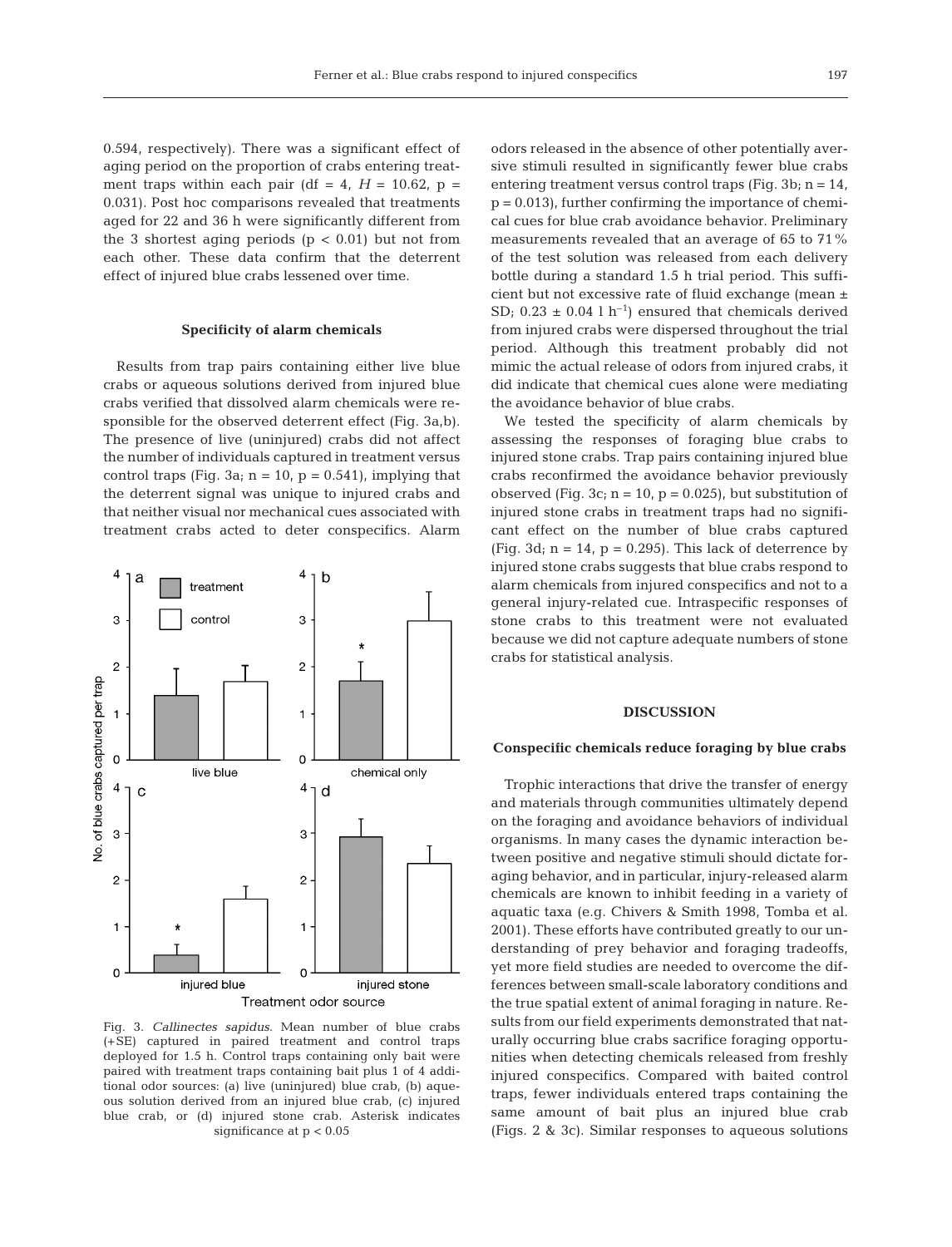originating from injured blue crabs confirmed that dissolved chemicals alone reduced the attractiveness of bait (Fig. 3b), and the lack of an avoidance response to injured stone crabs suggested that foraging blue crabs actively avoid conspecific alarm chemicals (Fig. 3d). Disturbance chemicals such as urine have been shown to alter the behavior of other benthic crustaceans (e.g. Hazlett 1990a,b, Karavanich & Atema 1998, Schneider & Moore 2000), but definitive separation of the effects of disturbance and alarm chemicals is difficult because severe injury also should prompt the release of urine and other stress-related compounds. Even so, treatment traps spiked with uninjured blue crabs confirmed that disturbance due to the mere handling and confinement of crabs failed to elicit avoidance responses from foraging conspecifics (Fig. 3a).

Despite the benefits of pursuing a relatively defenseless and nutritious meal such as that present in baited traps, the inherent discrepancy in selective pressure experienced by predators and prey implies that most foragers should value survival over sustenance. This fundamental concept of the life–dinner principle (Dawkins & Krebs 1979) leads us to hypothesize that because the potential loss of life usually exceeds the cost of missing a single foraging opportunity, prey should be sensitive to alarm cues and willing to accept the costs of predator avoidance. Cannibalistic animals offer an intriguing system in which to examine this assumption, given that their interpretation of seemingly threatening cues is not immediately obvious. For example, a recent laboratory study showed that adult yellow perch *Perca flavescens* display foraging behavior in response to the same conspecific alarm chemicals that elicit avoidance in juveniles (Harvey & Brown 2004). Blue crab cannibalism is an important source of mortality for megalopae and juveniles (Hines 2003), and it is reasonable to expect that adults may remain sensitive to conspecific cues. If chemicals emitted from injured blue crabs had advertised a palatable source of nutrition for conspecifics, then our experiments would have been biased in favor of treatments due to the greater amount of potential food contained in treatment traps. Nevertheless, traps containing recently injured blue crabs were a deterrent to foraging conspecifics. These results support the basic notion of the life–dinner principle by confirming that even aggressive cannibals tend to avoid injured conspecifics at the expense of ignoring an attractive food resource.

#### **Persistence of aversive chemical cues**

Changes in the quality or intensity of alarm chemicals should affect avoidance responses, and one goal of this study was to determine the effective lifetime of blue

crab alarm chemicals in the field. Preliminary field tests showed that individuals that had died naturally were not deterrent to other blue crabs (M. C. Ferner unpubl. data), although freshly injured crabs deterred conspecifics for up to 18 h (Fig. 2a). The reduction in deterrence over longer periods presumably resulted from the attraction of crabs after alarm chemicals had dissipated from treatment traps. Aging injured crabs prior to trap deployment allowed us to evaluate the persistence of alarm chemicals and revealed that foraging blue crabs avoid injured conspecifics for at least 8 h after the moment of injury (Fig. 2b). This period is noteworthy because it exceeds the time required for reversal of tidal flow direction, thereby spanning the entire duration of slack water when odor dispersion would be most restricted. Any predatory or competitive conflicts probably would have concluded within this period, and the lack of a deterrent effect associated with the longest aging periods (22 and 36 h) offers convincing evidence that blue crab alarm chemicals lose effectiveness over time (Fig. 2b). Atema & Stenzler (1977) noted a comparable decline in the activity of gastropod alarm chemicals, but even extremely low concentrations of alarm chemicals could elicit adaptive responses from animals that employ multiple sensory modalities (e.g. Brown et al. 2004).

In addition to being affected by temporal changes in the quality or quantity of alarm chemicals, avoidance responses should reflect the spatial scale at which blue crabs can resolve conflicting cues. Variation in the attraction distance of individual foragers is difficult to measure without visual confirmation of animal movements, but marking and recapture of blue crabs suggests that they can respond to chemical attractants from >20 m downstream (M. C. Ferner unpubl. data). Odor tracking behaviors are affected by variation in chemical transport due to hydrodynamics and bathymetry (Weissburg et al. 2002), and the ability of animals to resolve multiple odors should depend on a combination of stimulus mixing and advection. Blue crabs captured in the present study showed distinct responses to odor sources separated by about 5 m. A closer pairing of treatment and control traps may have prevented foragers from distinguishing between traps, but we suspect that blue crabs rapidly adjust their foraging behavior in response to olfactory information. At least within distances of several meters, most foraging blue crabs should avoid areas where recent predation or intraspecific aggression has resulted in serious injury to a conspecific. However, the physical environment affects the transport and detection of chemical cues (Moore et al. 1994, Weissburg et al. 2002), and the distance over which foraging decisions are made will be influenced by environmental characteristics that facilitate or impede the perception of chemical stimuli.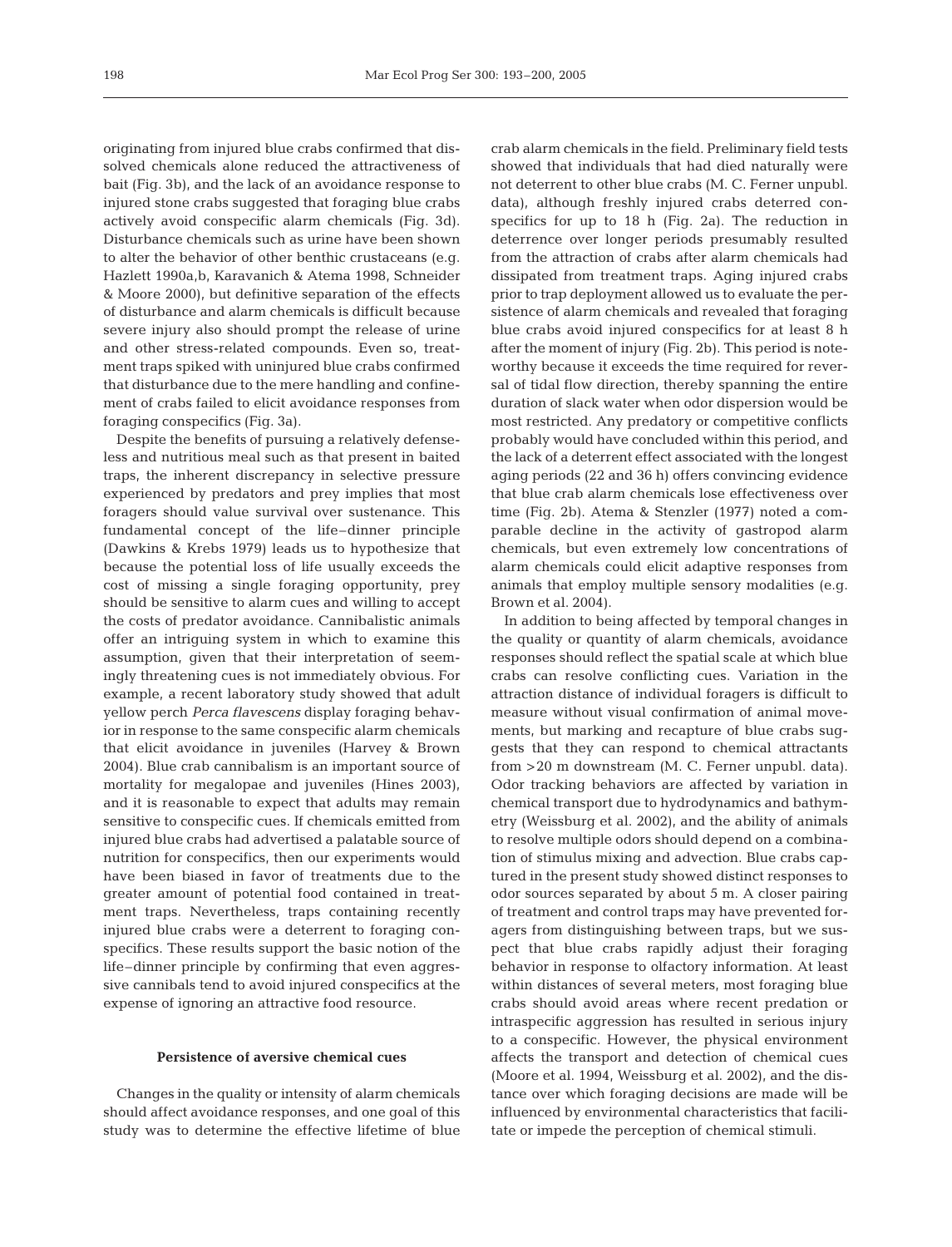#### 199

### **Ecological implications**

The importance of avoidance behaviors should extend from a subset of the population rather than from every alerted individual. Not all prey animals will reduce their foraging effort when exposed to threatening cues, and previous laboratory studies have revealed that factors such as refuge availability (e.g. Sih & Kats 1991) and predator diet (e.g. Crowl & Covich 1990, Jacobsen & Stabell 2004) can affect the behavioral decisions of prey. Our results illustrate variability in behavioral responses in that some blue crabs entered treatment traps in all conditions tested, regardless of the freshness or effectiveness of alarm chemicals. For example, the most aversive treatments in our initial experiment still captured an average of 2.4 individuals per treatment trap, nearly one-third of the total number of crabs captured in each trap pair (Fig. 2a; 15 to 18 h deployments). One explanation for this enduring attraction to bait is that even the threat of predation cannot counteract the necessity for obtaining a minimum level of nourishment. Chivers & Smith (1998) caution that investigations of alarm responses should consider the effects of prey feeding history, and a number of authors have shown that animals deprived of food are more likely to accept an elevated level of risk while foraging (e.g. Stenzler & Atema 1977, Smith 1981, Hazlett 2003). Despite the lack of a universal response to alarm chemicals, behavioral decisions of the blue crabs that we captured suggest that fewer individuals will forage in areas where recent conspecific injury is detectable. These alarm responses should be particularly effective in areas of high population density or where predation is most intense.

The present study illustrates one general approach for evaluating the behavioral tradeoffs that challenge benthic consumers, and our results demonstrate a possible mechanism behind the foraging decisions of blue crabs. Chemosensory detection of predation risk should allow blue crabs to focus their foraging effort in time and space in order to avoid imminent danger. Behavioral responses to fresh and specific alarm chemicals will alter individual movements and activities in ways that could have strong consequences for other organisms. Blue crabs are important consumers of bivalves, polychaetes, and other crustaceans (Virnstein 1977, Laughlin 1982, Eggleston et al. 1992), and blue crab avoidance of high risk areas or a general reduction in foraging effort might provide a refuge for these potential prey animals. Conversely, preferential foraging in areas where alarm cues are absent could exert severe pressure on local food resources or intensify competition for refuge habitats. Environmental factors affecting resource availability and signal detection

should mediate blue crab avoidance responses, and more extensive field tests of animal foraging in relation to distributions of prey and predatory threats will help to clarify the ecological role of alarm chemicals within estuarine communities.

*Acknowledgements*. The Skidaway Institute of Oceanography supplied research facilities and hosted the Georgia Tech summer course that provided the original incentive for these experiments. We are especially grateful to M. Hay for his candid advice and patience throughout this project. S. Smee and J. Quade generously assisted with pulling crab traps and maintaining animals. Comments by T. Keller and 2 anonymous reviewers greatly improved an earlier draft of this manuscript. An NSF IGERT grant awarded to Georgia Tech supported this research.

## LITERATURE CITED

- Alcock J (1998) Animal behavior, 6th edn. Sinauer Associates, Sunderland, MA
- Atema J, Stenzler D (1977) Alarm substance of the marine mud snail, *Nassarius obsoletus*: biological characterization and possible evolution. J Chem Ecol 3:173–187
- Brown GE, Poirier JF, Adrian JC (2004) Assessment of local predation risk: the role of subthreshold concentrations of chemical alarm cues. Behav Ecol 15:810–815
- Chivers DP, Smith RJF (1998) Chemical alarm signalling in aquatic predator–prey systems: a review and prospectus. Ecoscience 5:338–352
- Clark ME, Wolcott TG, Wolcott DL, Hines AH (1999a) Foraging and agonistic activity co-occur in free-ranging blue crabs (*Callinectes sapidus*): observation of animals by ultrasonic telemetry. J Exp Mar Biol Ecol 233:143–160
- Clark ME, Wolcott TG, Wolcott DL, Hines AH (1999b) Intraspecific interference among foraging blue crabs *Callinectes sapidus*: interactive effects of predator density and prey patch distribution. Mar Ecol Prog Ser 178:69–78
- Crowl TA, Covich AP (1990) Predator-induced life-history shifts in a freshwater snail. Science 247:949–951
- Dawkins R, Krebs JR (1979) Arms races between and within species. Proc R Soc Lond B 205:489–511
- Eggleston DB, Lipcius RN, Hines AH (1992) Density-dependent predation by blue crabs upon infaunal clam species with contrasting distribution and abundance patterns. Mar Ecol Prog Ser 85:55–68
- Fraser DF, Gilliam JF (1992) Nonlethal impacts of predator invasion: facultative suppression of growth and reproduction. Ecology 73:959–970
- Harvey MC, Brown GE (2004) Dine or dash? Ontogenetic shift in the response of yellow perch to conspecifics alarm cues. Environ Biol Fish 70:345–352
- Hazlett BA (1990a) Disturbance pheromone in the hermit crab *Calcinus laevimanus* (Randall, 1840). Crustaceana 58: 314–316
- Hazlett BA (1990b) Source and nature of disturbance-chemical system in crayfish. J Chem Ecol 16:2263–2275
- Hazlett BA (2003) The effects of starvation on crayfish responses to alarm odor. Ethology 109:587–592
- Hines AH (2003) Ecology of juvenile and adult blue crabs: summary of discussion of research themes and directions. Bull Mar Sci 72:423–433
- Hines AH, Haddon AM, Wiechert LA (1990) Guild structure and foraging impact of blue crabs and epibenthic fish in a